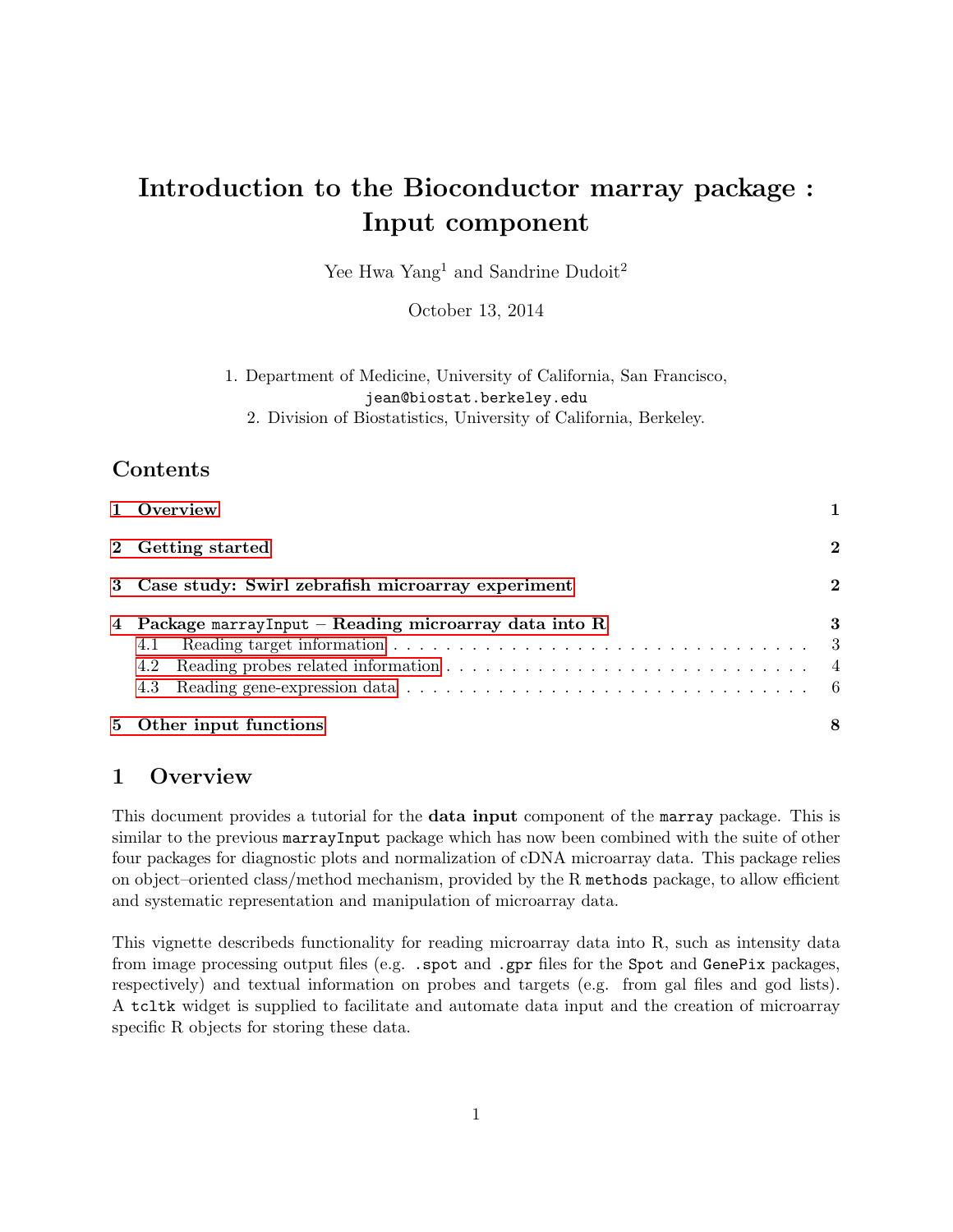# <span id="page-1-0"></span>2 Getting started

To load the marray package in your R session, type library(marray). We demonstrate the functionality of this R packages using gene expression data from the Swirl zebrafish experiment which is included as part of the package. To load the swirl dataset, use data(swirl), and to view a description of the experiments and data, type ? swirl.

## <span id="page-1-1"></span>3 Case study: Swirl zebrafish microarray experiment

We demonstrate the functionality of this collection of R packages using gene expression data from the Swirl zebrafish experiment. These data were provided by Katrin Wuennenberg–Stapleton from the Ngai Lab at UC Berkeley. (The swirl embryos for this experiment were provided by David Kimelman and David Raible at the University of Washington.) This experiment was carried out using zebrafish as a model organism to study early development in vertebrates. Swirl is a point mutant in the BMP2 gene that affects the dorsal/ventral body axis. Ventral fates such as blood are reduced, whereas dorsal structures such as somites and notochord are expanded. A goal of the Swirl experiment is to identify genes with altered expression in the swirl mutant compared to wild–type zebrafish. Two sets of dye–swap experiments were performed, for a total of four replicate hybridizations. For each of these hybridizations, target cDNA from the swirl mutant was labeled using one of the Cy3 or Cy5 dyes and the target cDNA wild–type mutant was labeled using the other dye. Target cDNA was hybridized to microarrays containing 8,448 cDNA probes, including 768 controls spots (e.g. negative, positive, and normalization controls spots). Microarrays were printed using  $4 \times 4$  print–tips and are thus partitioned into a  $4 \times 4$  grid matrix. Each grid consists of a  $22 \times 24$  spot matrix that was printed with a single print–tip. Here, spot row and plate coordinates should coincide, as each row of spots corresponds to probe sequences from the same 384 well–plate.

Each of the four hybridizations produced a pair of 16–bit images, which were processed using the image analysis software package Spot [\(Buckley, 2000;](#page-8-0) [Yang et al., 2002\)](#page-8-1). The dataset includes four output files swirl.1.spot, swirl.2.spot, swirl.3.spot, and swirl.4.spot from the Spot package. Each of these files contains 8,448 rows and 30 columns; rows correspond to spots and columns to different statistics from the Spot image analysis output. The file fish.gal is a gal file generated by the GenePix program; it contains information on individual probe sequences, such as gene names, spot ID, spot coordinates. Hybridization information for the mutant and wild–type target samples is stored in SwirlSample.txt. All fluorescence intensity data from processed images are also included in this package (see Section [4](#page-2-0) for greater details).

To load the swirl dataset, use data(swirl), and to view a description of the experiments and data, type ? swirl. Below, we give step–by–step instructions for reading the swirl data into R. For convenience, we have also stored the resuls in the object swirl of class marrayRaw.

```
> library(marray)
> data(swirl)
```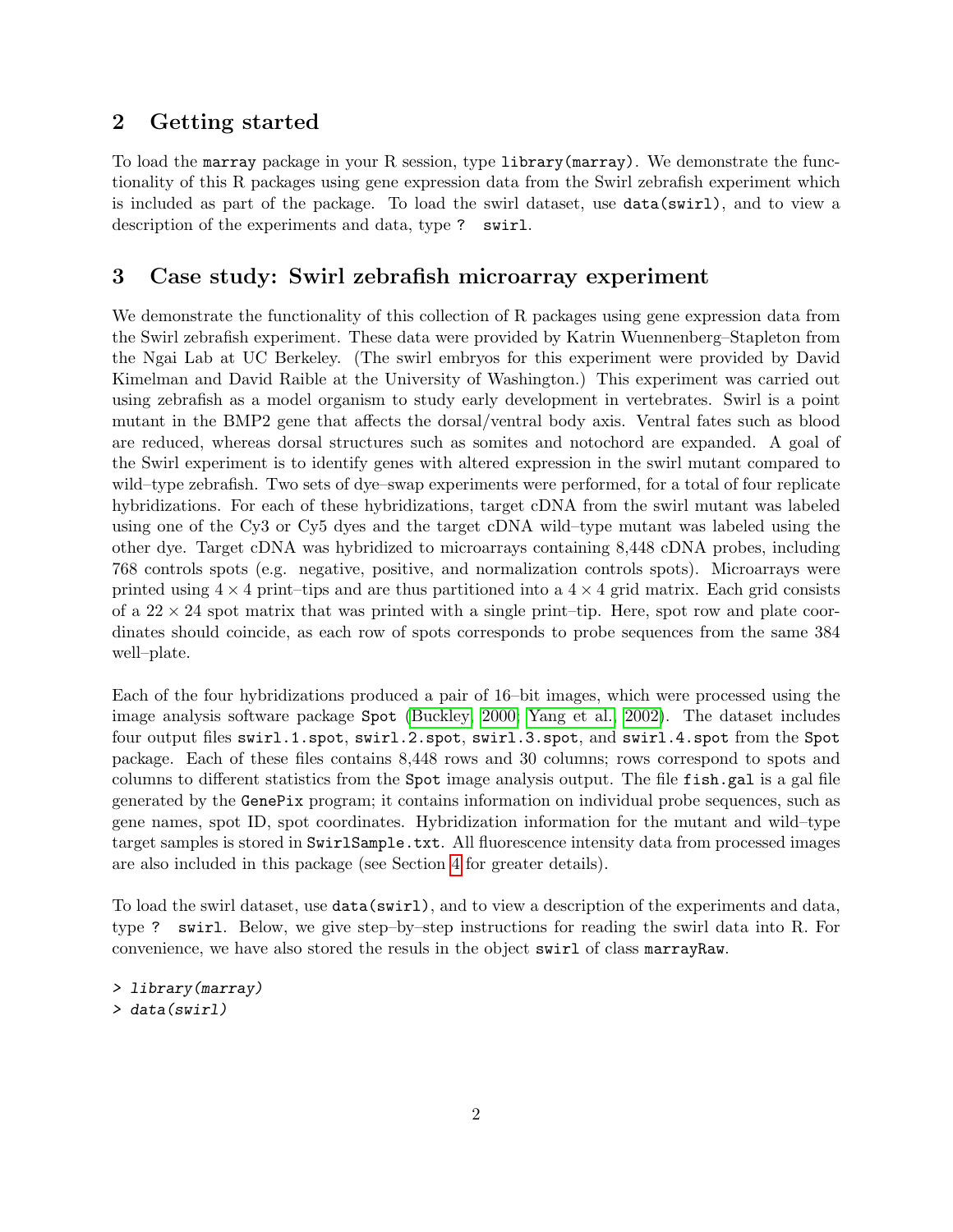# <span id="page-2-0"></span>4 Package marrayInput – Reading microarray data into R

We begin our analysis of microarray data with the fluorescence intensities produced by image processing of the microarray scanned images. These data are typically stored in tables whose rows correspond to the spotted probe sequences and columns to different spot statistics: e.g. grid row and column coordinates, spot row and column coordinates, red and green background and foreground intensities for different segmentation and background adjustment methods, spot morphology statistics, etc. For the GenePix image processing software, these are the .gpr files, and for Spot, these are the .spot files. We also consider probe and target textual information stored, for example, in .gal and .gdl (god list) files. The main functions in the marrayInput package are read.marrayLayout, read.marrayInfo, and read.marrayRaw, which create objects of classes marrayLayout, marrayInfo, and marrayRaw, respectively. Widgets are provided for each of these functions to facilitate data entry.

For the Swirl zebrafish experiment, textual information and fluorescence intensity data from processed images were included as part of the package and can be accessed as follows, where datadir is the name of the R package sub–directory containing the data files.

```
> datadir <- system.file("swirldata", package="marray")
> dir(datadir)
[1] "SwirlSample.txt" "fish.gal" "swirl.1.spot" "swirl.2.spot"
[5] "swirl.3.spot" "swirl.4.spot"
```
In general, microarray data consist of three distinct components; probes (genes) information, target(samples) information and measured gene expression levels information. Analyzing expression intensities alone with no corresponding probes or target information is meaningless. Therefore a data structure marrayRaw is created to store and link these information together in one R object.

### <span id="page-2-1"></span>4.1 Reading target information

We refer to *target file* as a file that lists the microarrays hybridization and describes which RNA samples were hybridized to each array. A target file is typically a tab-delimited text file which include at least the complete and exact name of each image processing file you would like to include in the data analysis and the corresponding names for the Cy3 and Cy5 labeled sample information. It is also informative to include other variables of interest that are useful for downstream analysis or for quality assessment. Examples include subject identification number, gender, age, date of hybridization, scanning conditions amongst others.

The main functions in the marray package for this purpose is read.marrayInfo, which will create an R object of class marrayInfo. Objects of class marrayInfo may be used to store information on probe sequences and target samples. For example, reading in the target information for the swirl experiment can done with

```
> swirlTargets <- read.marrayInfo(file.path(datadir, "SwirlSample.txt"))
> summary(swirlTargets)
```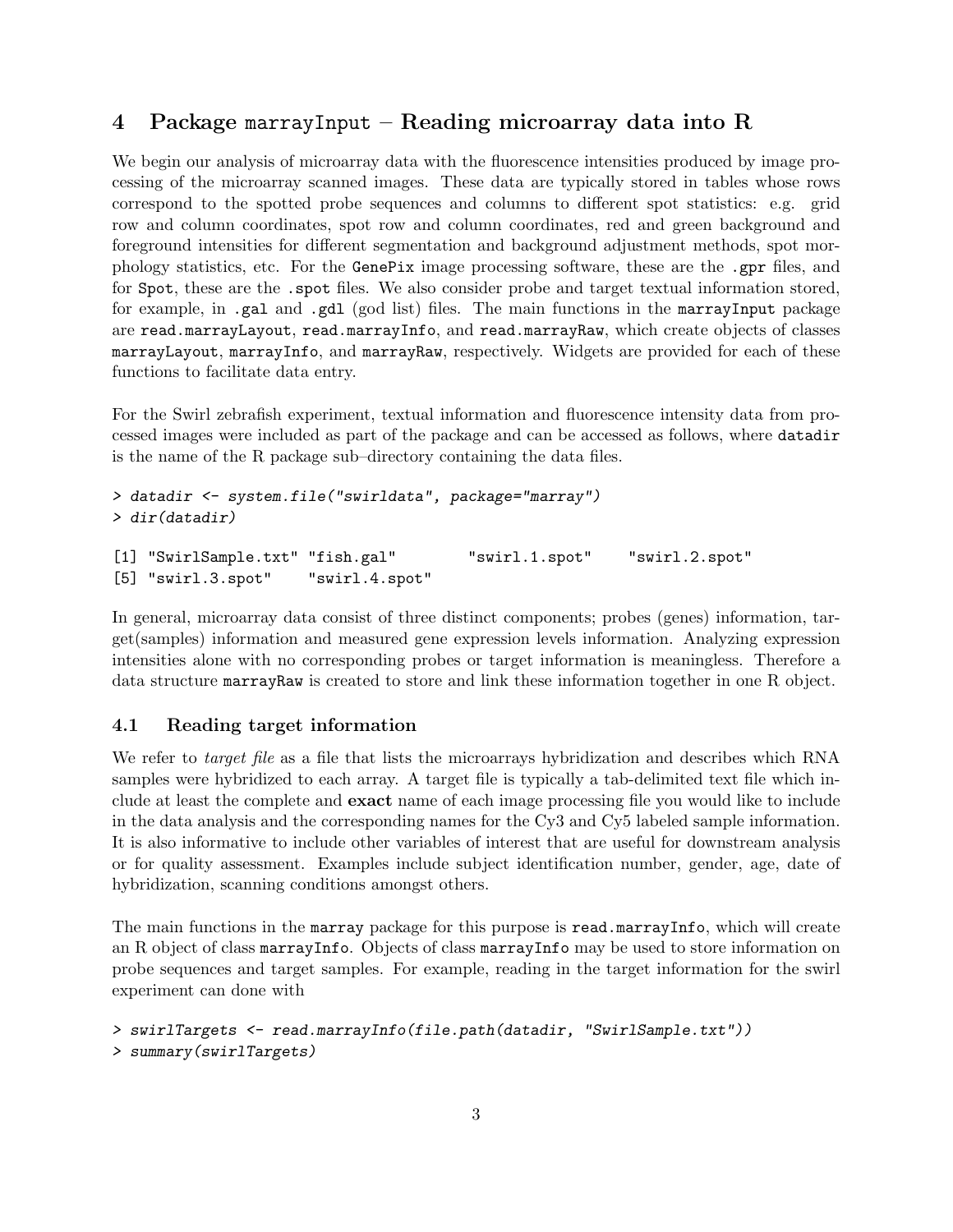Object of class marrayInfo.

```
maLabels Names slide number experiment Cy3 experiment Cy5
1 swirl.1.spot swirl.1.spot 61 b swirl wild type
2 swirl.2.spot swirl.2.spot 82 wild type swirl
3 swirl.3.spot swirl.3.spot 93 swirl wild type
4 swirl.4.spot swirl.4.spot 94 wild type swirl
     date comments
1 2001/9/20 NA
2 2001/9/20 NA
3 2001/11/8 NA
4 2001/11/8 NA
Number of labels: 4
Dimensions of maInfo matrix: 4 rows by 6 columns
```
Notes:

```
/tmp/Rtmp0EJoLe/Rinst70842af77bdb/marray/swirldata/SwirlSample.txt
```
### <span id="page-3-0"></span>4.2 Reading probes related information

Probes related information refers to descriptions of the spotted probe sequences (e.g. matrix of gene names, annotation, notes on printing conditions). Printing conditions or array fabrication information include the dimensions of the spot and grid matrices, and, for each probe on the array, its grid matrix and spot matrix coordinates. In addition, we also include plate origin of the probes, and information on the spotted control sequences (e.g. negative controls, housekeeping genes, spiked in-control probes and many others). These information are store separately using two objects: an object of class marrayInfo on the probes annotation information and an object of class marrayLayout to store arrays fabrication information.

There are two ways to read probes related information: the first method is to use the function read.Galfile as follow:

```
> galinfo <- read.Galfile("fish.gal", path=datadir)
> names(galinfo)
```

```
[1] "gnames" "layout" "neworder"
```
Users can modify the arguments info.id and layout.id to specify which column names or index represent probe annotation and printer layout (array fabrication) information respectively. For example the following code reads in the galfile fish2.gal where probe information are stored under the columns Gene ID and Gene description and the printeralayout information is stored under the columns Grid, Row and Column.

```
> fish2Gal <- read.Galfile(galfile="fish2.txt",
                           info.id = c("Gene ID", "Gene description"),
                           layout.id = c(Block="Grid", Row="Row",
                Column="Column"), labels="Gene ID")
```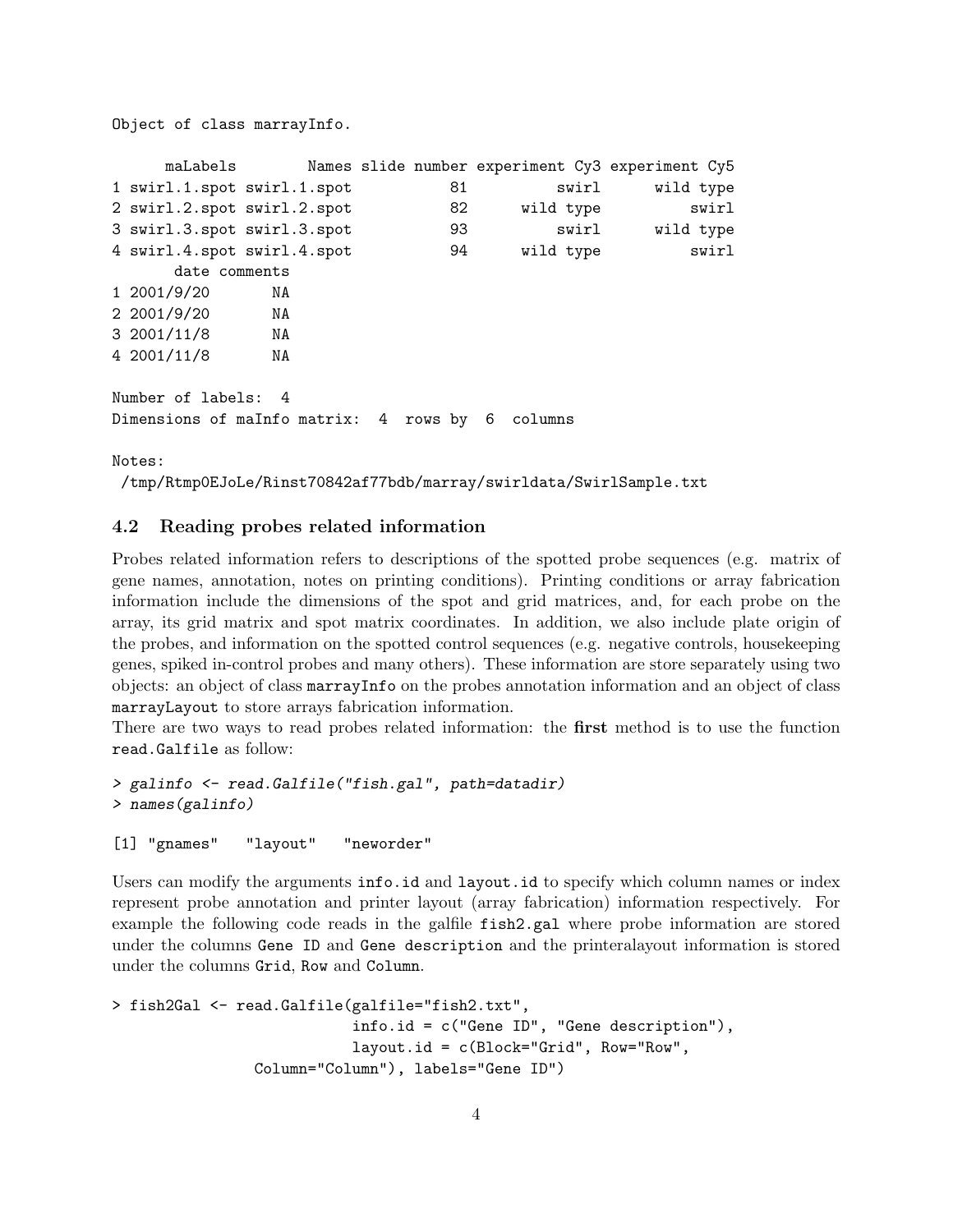This function returns a list of 3 components. The first gnames is an marrayInfo object storing probe annotation information; the second layout is an marrayLayout object storing array fabrication (printing) information and lastly a numerical vector neworder which provides a resorting of data. The probes are assumed to be ordered and numbered consecutively starting from the top left grid and the top left spot within each grid. For most standard array layout, we typically recommend using this method.

Note: The slot maSub is included to allow importing data from non-complete arrays. maSub is a "logical" vector indicating which spots are currently being stored in the slots containing Cy3 and Cy5 background and foreground fluorescence intensities.

The second method uses both functions read.marrayLayout and read.marrayInfo to read and store information on array fabrication and probe annotation information respectively. This is usually done for more complex array structures. For example, reading in the probe annotation information for the swirl experiment can done with:

```
> swirl.gnames <- read.marrayInfo(file.path(datadir, "fish.gal"),
+ info.id=4:5, labels=5, skip=21)
> summary(swirl.gnames)
```
Object of class marrayInfo.

maLabels "ID" "Name" 1 geno1 control geno1 2 geno2 control geno2 3 geno3 control geno3 4 3XSSC control 3XSSC 5 3XSSC control 3XSSC 6 EST1 control EST1 7 geno1 control geno1 8 geno2 control geno2 9 geno3 control geno3 10 3XSSC control 3XSSC ... Number of labels: 8448 Dimensions of maInfo matrix: 8448 rows by 2 columns

Notes:

/tmp/Rtmp0EJoLe/Rinst70842af77bdb/marray/swirldata/fish.gal

The following command stores such layout information in the object swirl.layout of class marrayLayout. The location of the control spots is extracted from the fourth  $(ct1.c01=4)$  column of the file fish.gal.

```
> swirl.layout <- read.marrayLayout(fname=file.path(datadir, "fish.gal"),
+ ngr=4, ngc=4, nsr=22, nsc=24,
+ skip=21,ctl.col=4)
```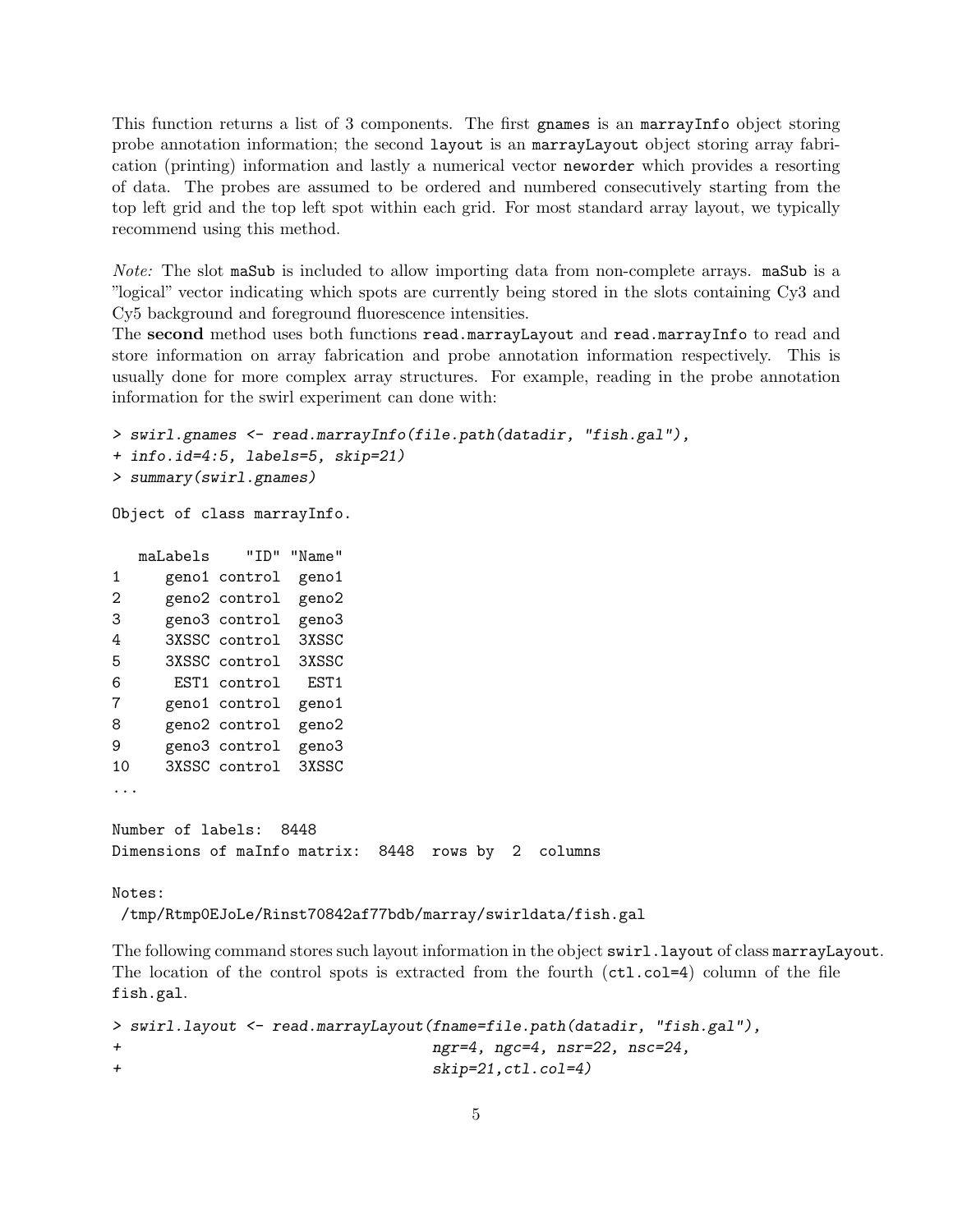```
> ctl<-rep("Control",maNspots(swirl.layout))
> ctl[maControls(swirl.layout)!="control"] <- "probes"
> maControls(swirl.layout)<-factor(ctl)
> summary(swirl.layout)
Array layout: Object of class marrayLayout.
Total number of spots: 8448
Dimensions of grid matrix: 4 rows by 4 cols
Dimensions of spot matrices: 22 rows by 24 cols
Currently working with a subset of 8448spots.
Control spots:
There are 2 types of controls :
Control probes
   768 7680
```
Notes on layout: /tmp/Rtmp0EJoLe/Rinst70842af77bdb/marray/swirldata/fish.gal

#### <span id="page-5-0"></span>4.3 Reading gene-expression data

Microarray image processing results are stored in ASCII files and by default, assumed to be tab-delimited. These can be loaded into R using read.marrayRaw or customized functions like read.Spot, read.Agilent and read.GenePix for Spot, Agilent and GenePix output, respectively. The customized functions are simply "wrapper" functions around read.marrayRaw which extract relevant spot statistics for different image processing packages. In addition, these functions will also setup the probe annotation and array layout information. The following command illustrate illustrate how to read in the raw expression data for the swirl data.

```
> mraw <- read.Spot(path=datadir,
+ layout=galinfo$layout,
+ gnames=galinfo$gnames,
+ target=swirlTargets)
Reading ... /tmp/Rtmp0EJoLe/Rinst70842af77bdb/marray/swirldata/swirl.1.spot
Reading ... /tmp/Rtmp0EJoLe/Rinst70842af77bdb/marray/swirldata/swirl.2.spot
Reading ... /tmp/Rtmp0EJoLe/Rinst70842af77bdb/marray/swirldata/swirl.3.spot
Reading ... /tmp/Rtmp0EJoLe/Rinst70842af77bdb/marray/swirldata/swirl.4.spot
> summary(mraw)
Pre-normalization intensity data: Object of class marrayRaw.
```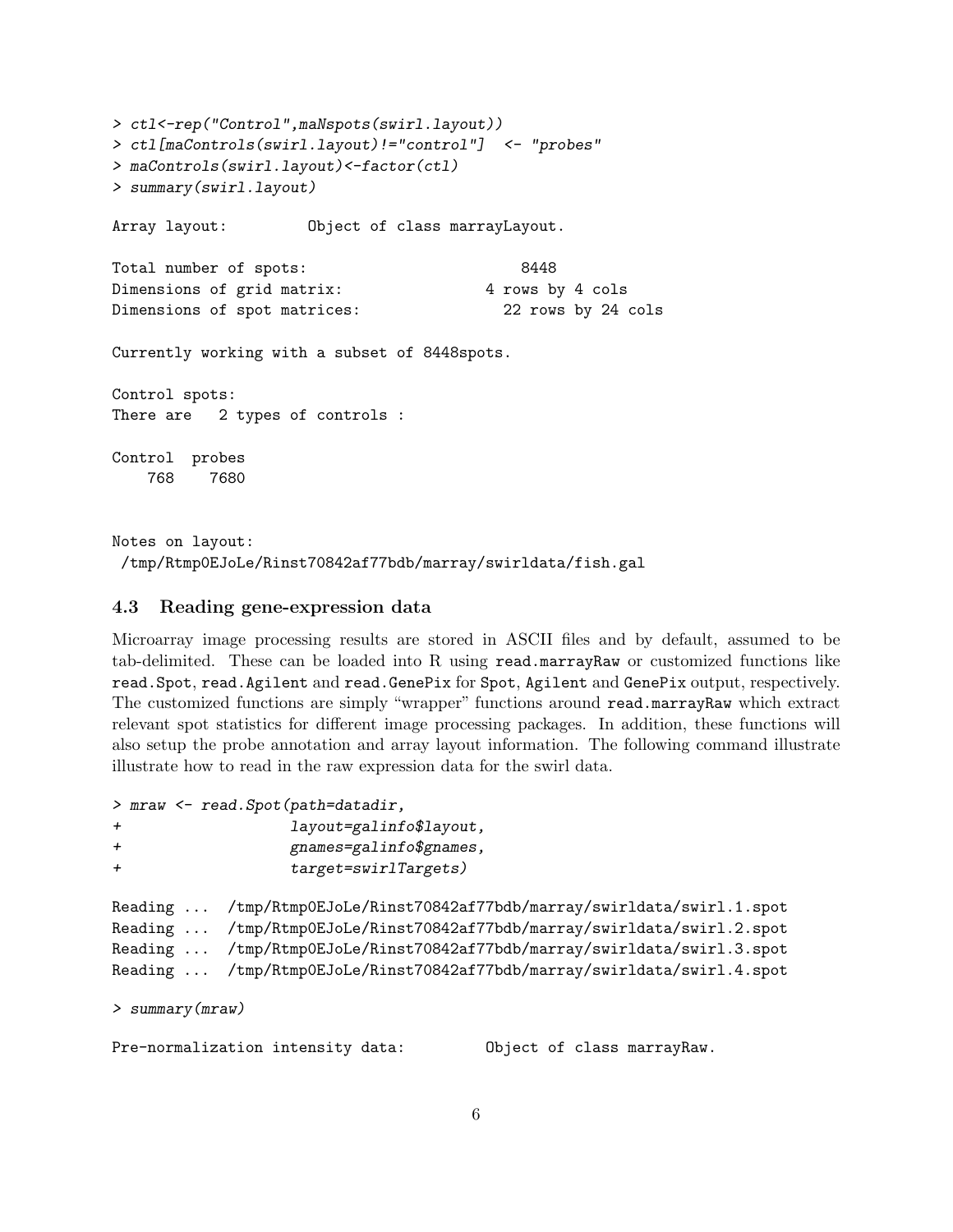Number of arrays: 4 arrays. A) Layout of spots on the array: Array layout: Object of class marrayLayout. Total number of spots: 8448 Dimensions of grid matrix: 4 rows by 4 cols Dimensions of spot matrices: 22 rows by 24 cols Currently working with a subset of 8448spots. Control spots: There are 1 types of controls : probes 8448 Notes on layout: B) Samples hybridized to the array: Object of class marrayInfo. maLabels Names slide number experiment Cy3 experiment Cy5 1 swirl.1.spot swirl.1.spot 81 swirl wild type 2 swirl.2.spot swirl.2.spot 82 wild type swirl 3 swirl.3.spot swirl.3.spot 93 swirl wild type 4 swirl.4.spot swirl.4.spot 94 wild type swirl date comments 1 2001/9/20 NA 2 2001/9/20 NA 3 2001/11/8 NA 4 2001/11/8 NA Number of labels: 4 Dimensions of maInfo matrix: 4 rows by 6 columns Notes: /tmp/Rtmp0EJoLe/Rinst70842af77bdb/marray/swirldata/SwirlSample.txt C) Summary statistics for log-ratio distribution: Min. 1st Qu. /tmp/Rtmp0EJoLe/Rinst70842af77bdb/marray/swirldata/swirl.1.spot -2.73 -0.79 /tmp/Rtmp0EJoLe/Rinst70842af77bdb/marray/swirldata/swirl.2.spot -2.72 -0.15 /tmp/Rtmp0EJoLe/Rinst70842af77bdb/marray/swirldata/swirl.3.spot -2.29 -0.75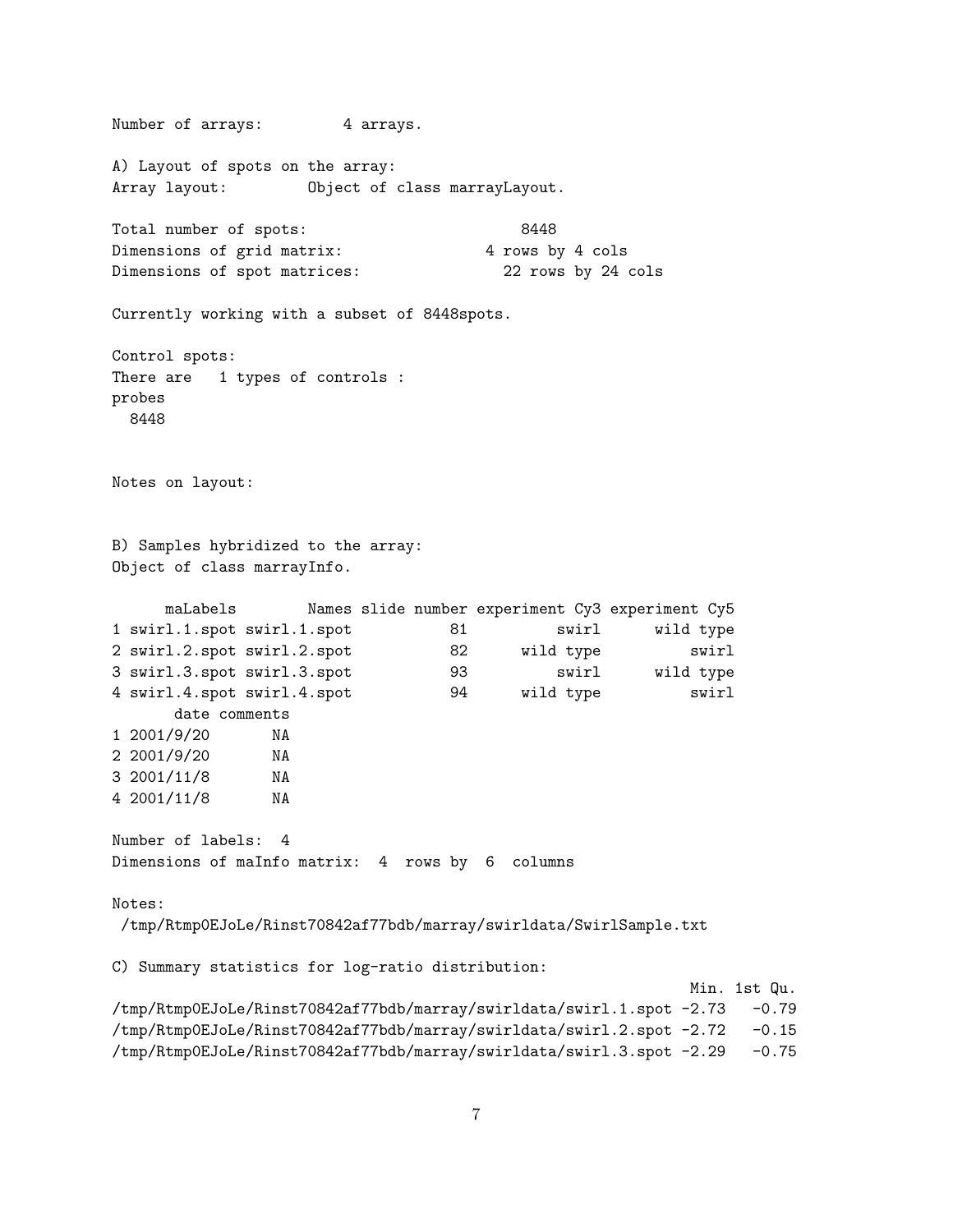```
/tmp/Rtmp0EJoLe/Rinst70842af77bdb/marray/swirldata/swirl.4.spot -3.21 -0.46
                                                               Median Mean
/tmp/Rtmp0EJoLe/Rinst70842af77bdb/marray/swirldata/swirl.1.spot -0.58 -0.48
/tmp/Rtmp0EJoLe/Rinst70842af77bdb/marray/swirldata/swirl.2.spot 0.03 0.03
/tmp/Rtmp0EJoLe/Rinst70842af77bdb/marray/swirldata/swirl.3.spot -0.46 -0.42
/tmp/Rtmp0EJoLe/Rinst70842af77bdb/marray/swirldata/swirl.4.spot -0.26 -0.27
                                                               3rd Qu. Max.
/tmp/Rtmp0EJoLe/Rinst70842af77bdb/marray/swirldata/swirl.1.spot -0.29 4.42
/tmp/Rtmp0EJoLe/Rinst70842af77bdb/marray/swirldata/swirl.2.spot 0.21 2.35
/tmp/Rtmp0EJoLe/Rinst70842af77bdb/marray/swirldata/swirl.3.spot -0.12 2.65
/tmp/Rtmp0EJoLe/Rinst70842af77bdb/marray/swirldata/swirl.4.spot -0.06 2.90
```

```
D) Notes on intensity data:
Spot Data
```
For any arbitrary image analysis output file, we can use the function read.marrayRaw. The function takes as its main argument a list of names for files containing the intensity data (e.g. GenePix output files .gpr). It also takes as arguments the names of already created layout, probe, and target description objects, e.g., swirl.layout, swirl.gnames, and swirlTargets for the Swirl experiment. The following commands read in all the Spot files residing in the datadir directory. The arguments further specify that the red and green foreground intensities are stored under the headings Rmean and Gmean, and that the red and green background intensities are store under the headings morphR and morphG, respectively.

```
> fnames <- as.vector(swirlTargets@maInfo[,1])
> swirl.raw <- read.marrayRaw(fnames, path = datadir,
                            name.Gf = "Gmean", name.Gb = "morphG",
                            name.Rf = "Rmean", name.Rb = "morphR",
                            layout = swirl.layout,
                            gnames = swirl.gnames,
                            targets = swirlTargets
                             )
```
### <span id="page-7-0"></span>5 Other input functions

#### Widget input functions

To facilitate the creation of microarray data objects, each of these three input functions has a corresponding tcltk widget: widget.marrayLayout, widget.marrayInfo, and widget.marrayRaw. A screen–shot of the marrayRaw widget is shown in Figure [1;](#page-9-0) the command to launch the widget is as follows (here, ext specifies the image output file extension):

```
> widget.marrayRaw(path=datadir, ext="spot")
```
#### Wrapper input functions

As mentioned before, for users who prefer command line input for a specific class of image processing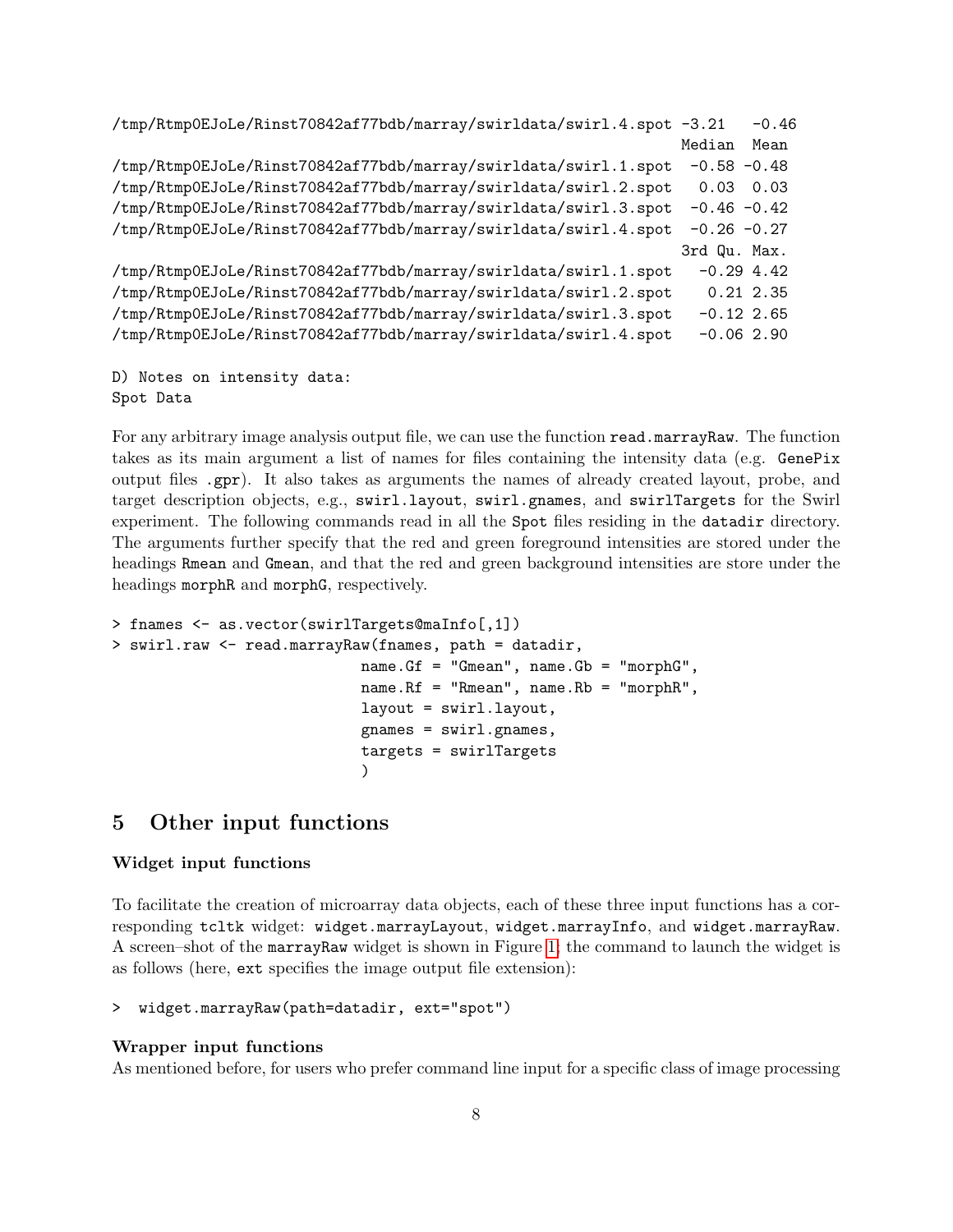output files, we have defined three additional functions. The functions read.Spot, read.GenePix, read.Agilent and read.SMD automate the creation of marrayRaw objects from Spot, GenePix and Agilent image analysis files, and from the Stanford Microarray Database (SMD) raw data files (.xls). The main arguments to these functions are a list of files and the directory path of the files. The following commands read two specific files from the datadir directory.

```
> fnames <- dir(path=datadir,pattern=paste("*", "spot", sep="\."))[1:2]
> swirl <- read.Spot(fnames, path=datadir,
          layout = swirl.layout,
          gnames = swirl.gnames,
          targets = swirl.samples)
```
Alternatively, without specifying any arguments, the functions read.spot and read.GenePix by default will read in all Spot or GenePix files within a current working directory. One has the option of setting the layout, probe, and target information manually at a later stage.

```
> swirl <- read.Spot()
> test.raw <- read.GenePix()
```
Note: Sweave. This document was generated using the Sweave function from the R *tools* package. The source file is in the /inst/doc directory of the package marray.

### References

- <span id="page-8-0"></span>M. J. Buckley. The Spot user's guide. CSIRO Mathematical and Information Sciences, August 2000. http://www.cmis.csiro.au/IAP/Spot/spotmanual.htm.
- <span id="page-8-1"></span>Y. H. Yang, M. J. Buckley, S. Dudoit, and T. P. Speed. Comparison of methods for image analysis on cDNA microarray data. Journal of Computational and Graphical Statistic, 11(1), 2002.